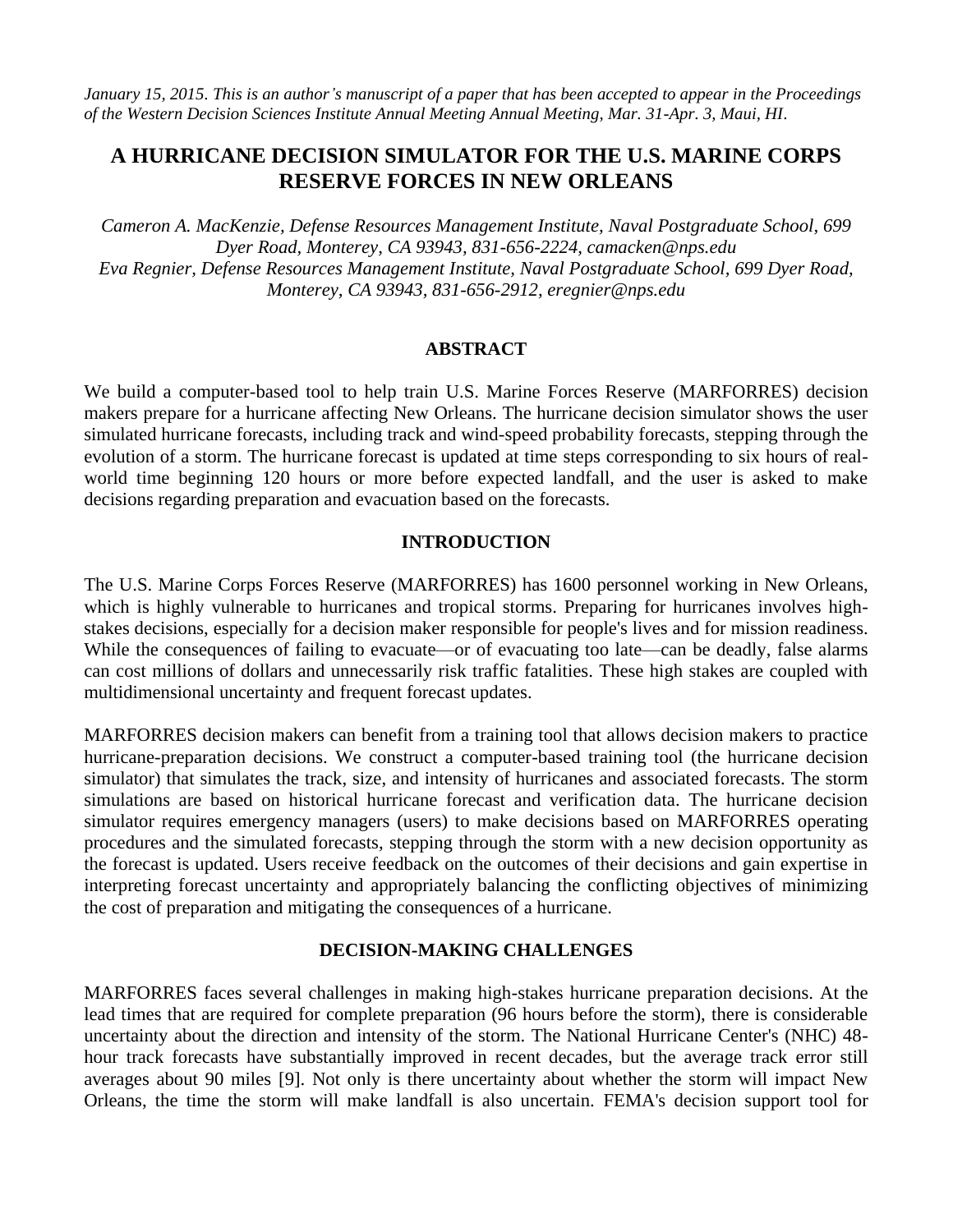emergency managers displays a point estimate of the time to landfall, but in the 1976-2000 period, the 48-hour forecast erred by more than 18 hours over 20% of the time [10]. Moreover, the NHC updates its forecasts at least every six hours, so the probabilities and time to landfall that are predicted at 0600 will generally change by 1200, further increasing the complexity of the decision environment. Storm intensity and extent of winds are even more difficult to forecast. At 48 hours' lead time, the average intensity forecast error is almost 14 knots [9] which is greater than the difference between a low category 2 hurricane and a category 3 hurricane.

Many high-stakes decisions must also be made within a short time period. All of these factors have been shown to increase the difficulty of the decision problem and decrease both decision quality and the ability to learn through experience [13]. Prior work by Taylor [15] shows that optimal hurricane preparation decisions are not necessarily obvious, and Regnier and Harr [12] suggest that decision makers should sometimes wait to commit to precautions like evacuation until they receive a more accurate forecast.

People make a number of systematic errors when making decisions and other judgments in conditions of uncertainty, even when quantitative probabilistic forecasts are provided [2]. The challenge is amplified when there is complexity such as the need to synthesize uncertainty about multiple dimensions, in this case timing and impact. Furthermore, the probabilities are changing over time, which adds ambiguity (uncertainty about probability) to the decision context. The literature shows that most people are uncomfortable with ambiguity and it can lead to worse decisions [1].

Experience can improve intuitive judgment, but the factors that make the decision challenging—many environmental variables, frequent forecast updates, substantial irreducible environmental uncertainty, high-stakes decisions, and time pressure—also make it more difficult for people to learn through experience [13]. The number of tropical storms that a typical emergency manager will experience is far too few to develop high-performing intuitive judgment based on their personal experience. On average, there are fewer than 10 tropical cyclones per year in the North Atlantic, and only about 60% will make landfall [5]. Most of these will not become hurricanes, and only about one or two will be category 3 or higher [4], which is considered the threshold for evacuating New Orleans. On average, one category 3 or larger hurricane makes landfall at New Orleans every 19 years [8].

# **HURRICANE DECISION SIMULATOR**

Our hurricane decision simulator seeks to address these decision-making challenges by giving users the opportunity to experience many simulated storms. The hurricane decision simulator provides the following:

- the opportunity for users to experience and react to dozens of (simulated) storms;
- realistic forecasts of track and wind-speed probabilities updated at regular intervals;
- a realistic decision model specific to the MARFORRES context; and
- decision feedback consisting of a realistic description of outcomes associated with user choices and the simulated hurricane.

The simulator has three principal components: the storm simulator, decisions selected by the user, and outcomes based on the decisions and the storm.

# **Storm Simulator**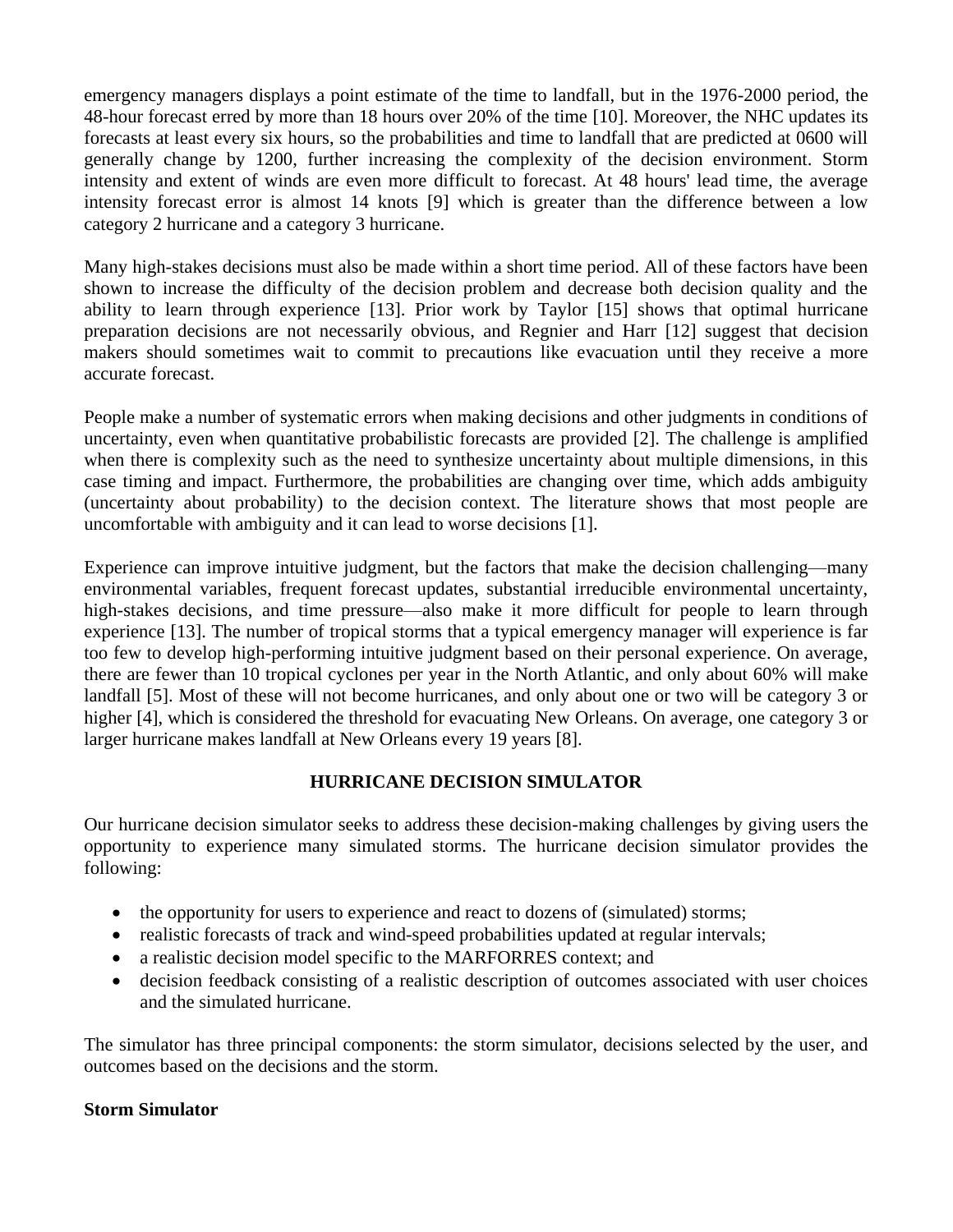The storm simulator is a probabilistic model of the center position, intensity (maximum sustained wind speed), and radius of maximum winds, and is used to calculate the probability of winds exceeding the 34, 50, and 64-knot thresholds, which correspond to the NHC's wind-speed probability product. The simulator updates the storm variables at discrete intervals corresponding to six hours of storm time.

The storm position model is a Markov Chain model fitted to historical tracks and NHC forecasts, using NHC data for storms since 1954 [6]. Each observation corresponds to a post-storm verified best-track position and the official forecast issued at that time. The states in the Markov model are defined using a k-means clustering algorithm. The distance measure is the great-circle distance between positions in an observation and the center of each cluster, plus the sum of squared distances for the remaining predictors, with all predictors including normalized distances. The predictor variables include two positions—best-track latitude and longitude and 48-hour forecast latitude and longitude—and both prior (last six hours) and future (next six hours) storm speed and bearing, as well as an indicator of whether the position is over land.

Each cluster defines a state in the model, and the transition probabilities are equal to the observed frequency of transitions among the states within the data set. The mean intensity and radius of maximum winds are calculated for each cluster, and used to estimate the radius of winds of for each of the three thresholds, using a Rankine profile with parameter 0.5 outside the radius of maximum winds [3].



**Figure 1 Hurricane decision simulator depicting the hurricane forecast**

The simulation updates in a matter of seconds, which corresponds to six hours of storm time. As depicted in Figure 1, a map of the Gulf Coast depicts the hurricane, and contour lines show different probabilities that the hurricane will strike an area within a 120-hour period. We also calculate the expected time the hurricane will strike New Orleans if it does strike New Orleans.

# **User Decisions**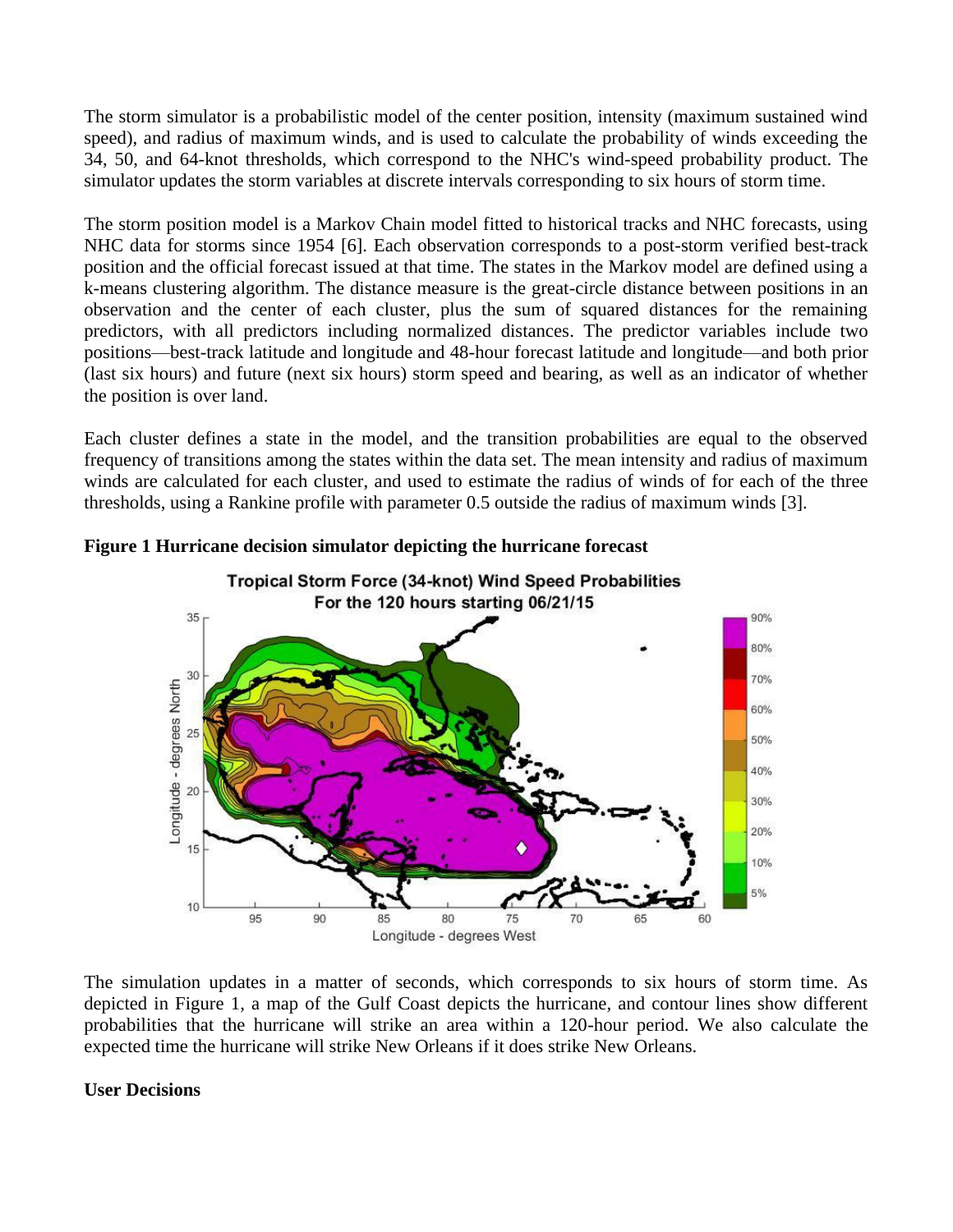The decision model is based on a review of official decision timelines from MARFORRES and interviews with MARFORRES emergency managers and operational decision makers. MARFORRES has an official "Decision Support Matrix" that describes six key decisions for the MARFORRES commander to make before a hurricane, beginning 96 hours before landfall. The decisions are strictly time-based, meaning that each decision is supposed to be taken at a specific time before landfall. Although the timeline appears reasonable if the commander knows a hurricane will strike New Orleans, the uncertainty of the hurricane forecasts may create situations where the timeline is compressed.

The six key decisions are:

- 1. Deploy the advance emergency relocation staff to the alternate headquarters at 96 hours before landfall;
- 2. Deploy liaison officers to local municipalities' emergency operations centers at 96 hours;
- 3. Deploy the rest of the emergency relocation staff to the alternate headquarters at 72 hours;
- 4. Activate a remain behind element at 72 hours;
- 5. Order evacuation or shelter in place at 60 hours; and
- 6. Transfer command and control to alternate headquarters at 48 hours before landfall.

When the expected time to landfall reaches each of these triggering lead times in the hurricane decision simulator, the simulator asks the user if or she would like to take that action based on the current hurricane forecast. If the user replies "Yes," the simulator records the decision and incorporates that decision in determining the outcome of the simulation. If the user replies "No," the simulator repeats the question at the next forecast update. In this way, the user can choose to compress the timeline if the forecast changes and the hurricane appears more likely to strike New Orleans than during the previous forecast. The timeline may also be compressed if the storm approaches more quickly than originally forecast, which is a realistic occurrence.

The simulation also provides the user information about MARFORRES actions—some of which are based on the user's decisions—and local and state decisions. This information provides a richer context, and the user learns what other preparation actions are occurring that may affect MARFORRES outcomes. For example, an evacuation by the city of New Orleans will dramatically slow the progress of MARFORRES' evacuation. The city will initiate a mandatory evacuation if New Orleans is within a category 3 hurricane's "cone of uncertainty" about 72-84 hours before landfall. The center of the storm will remain within the cone of uncertainty 60-70% of the time [7]. If the city begins an evacuation, it will begin evacuating its less mobile citizens about 60 hours before landfall.

The state of Louisiana's evacuation plan is also time dependent and Louisiana's evacuation occurs in phases at 50, 40, and 30 hours before landfall. The hurricane decision simulator provides this information to the user at the appropriate times. If the user waits to order an evacuation of MARFORRES 30-40 hours before landfall, MARFORRES personnel will be caught in traffic, and their arrival to the alternate headquarters in Fort Worth, Texas may be delayed by 24 hours or more.

As the user makes decisions within the hurricane decision simulator, the simulator also reveals the actions taken by MARFORRES as a result of these decisions. For example, if the user decides to deploy the advance emergency relocation staff, the simulation will tell the user these people arrive at the alternate headquarters and have begun to establish communications 12 hours later. MARFORRES has a list of about 100 actions to take beginning 120 hours before landfall, and many of them focus on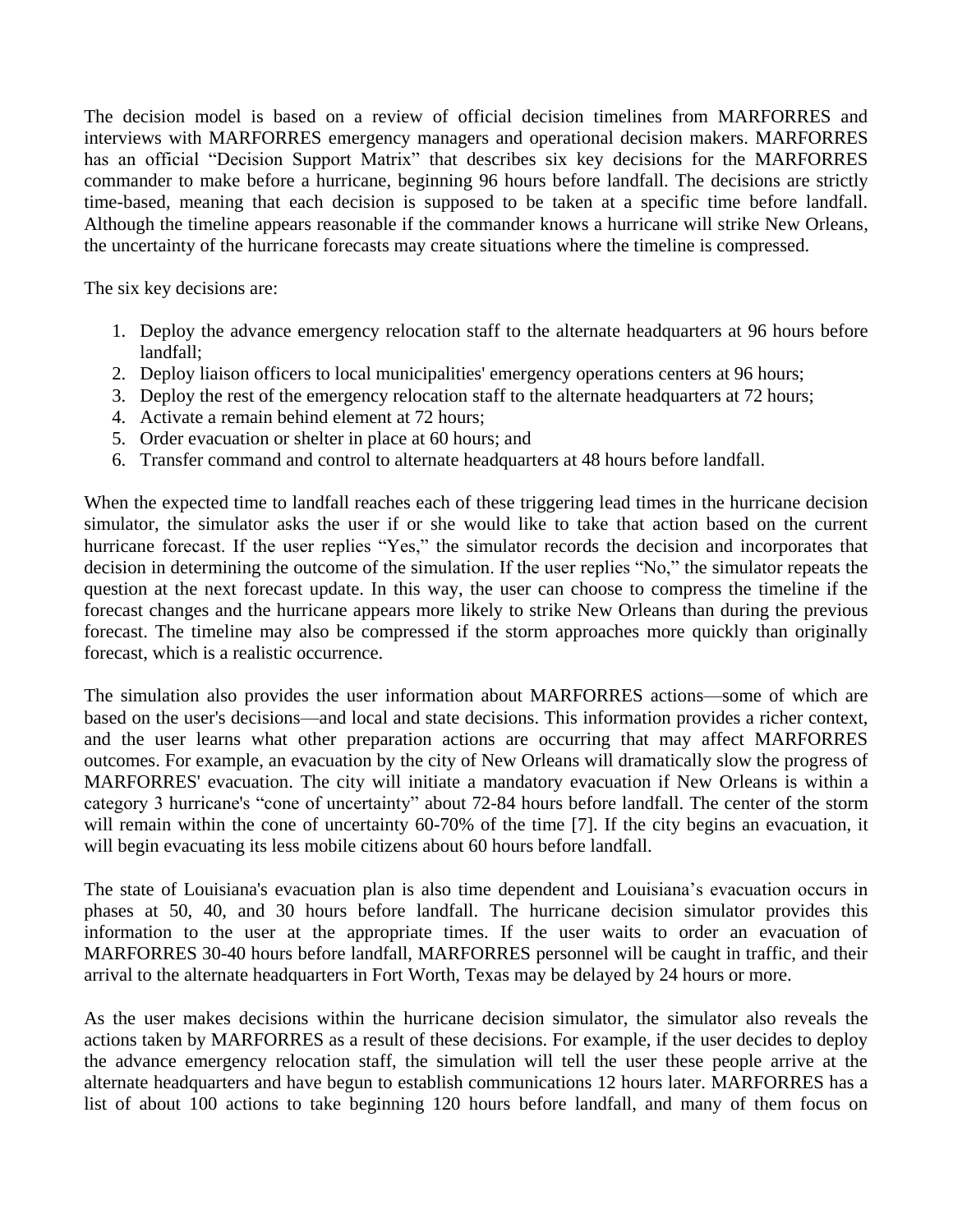preparing for a possible evacuation. The simulation describes these actions to the user in order to mirror what would be occurring in reality.

### **Simulation Outcomes**

After the storm makes landfall or dissipates, the hurricane decision simulator concludes and provides feedback, indicating whether the hurricane strikes New Orleans and whether there is a storm surge. The simulation also lists the user's decisions and the timing of each of those decisions relative to the eventual landfall. Thus, the user can begin to understand the uncertainty in the relationship between the expected time to landfall and the actual time to landfall.

As part of its feedback, the simulator describes in a narrative form the consequences that result from the user's decisions and the storm. Decisions about hurricane preparation should depend on two kinds of costs: (1) the direct costs incurred by taking preparation action and (2) the mitigable portion of the consequences of the hurricane impact (equivalently the benefit of taking protective action). Thus, the simulation returns these two kinds of costs as the consequences from the hurricane.

We developed the consequence descriptions based on our discussions with MARFORRES subject matter experts, including representatives from the personnel, operations, logistics, and communications departments in MARFORRES. Each decision can incur monetary costs, disrupt normal operations, or create difficulties for MARFORRES to complete other missions. The earliest decisions, such as deploying the emergency relocation staff to the alternate headquarters and the liaison officers to the local emergency operations centers, cost relatively little. The emergency relocation staff does receive entitlement pay. The largest monetary cost is incurred by an evacuation. It costs \$250,000 to \$300,000 for each day that MARFORRES is evacuated, and an evacuation typically lasts for 7-14 days if a hurricane strikes New Orleans. However, the funds for evacuation do not come from MARFORRES' budget, and it is debatable how much this monetary cost should factor into MARFORRES decision making. Perhaps the largest cost to an evacuation is the disruption to normal operations.

The benefits of preparation in the simulator focus on how these decisions mitigate the consequences of a hurricane. It is important to estimate the costs, lives, and mission readiness saved by evacuating and other preparation actions. However, the portion of consequences that cannot be mitigated by preparation, such as flood damage to facilities, is not a critical factor in decisions taken 96 hours before a hurricane because such decisions cannot reduce this damage.

The benefit of deploying the emergency relocation staff is that it can set up the alternate headquarters and establish communications. The remain behind element assesses the damage to MARFORRES facilities and estimates the number of days until MARFORRES can return to New Orleans. An evacuation may save lives if a hurricane occurs, and it allows MARFORRES to continue to perform mission essential functions. Although the MARFORRES facilities have backup electric generators and can purify their own water, if the city is without power and the schools are closed, MARFORRES personnel will not be able to work very effectively if they had remained in New Orleans.

# **BENEFITS OF HURRICANE DECISION SIMULATOR**

The simulator does not evaluate whether or not the user made good or bad decisions. Rather, the simulator provides feedback on what the user decided, winds experienced in New Orleans, and the resulting consequences. Future iterations may ask the user to think about what he or she would have